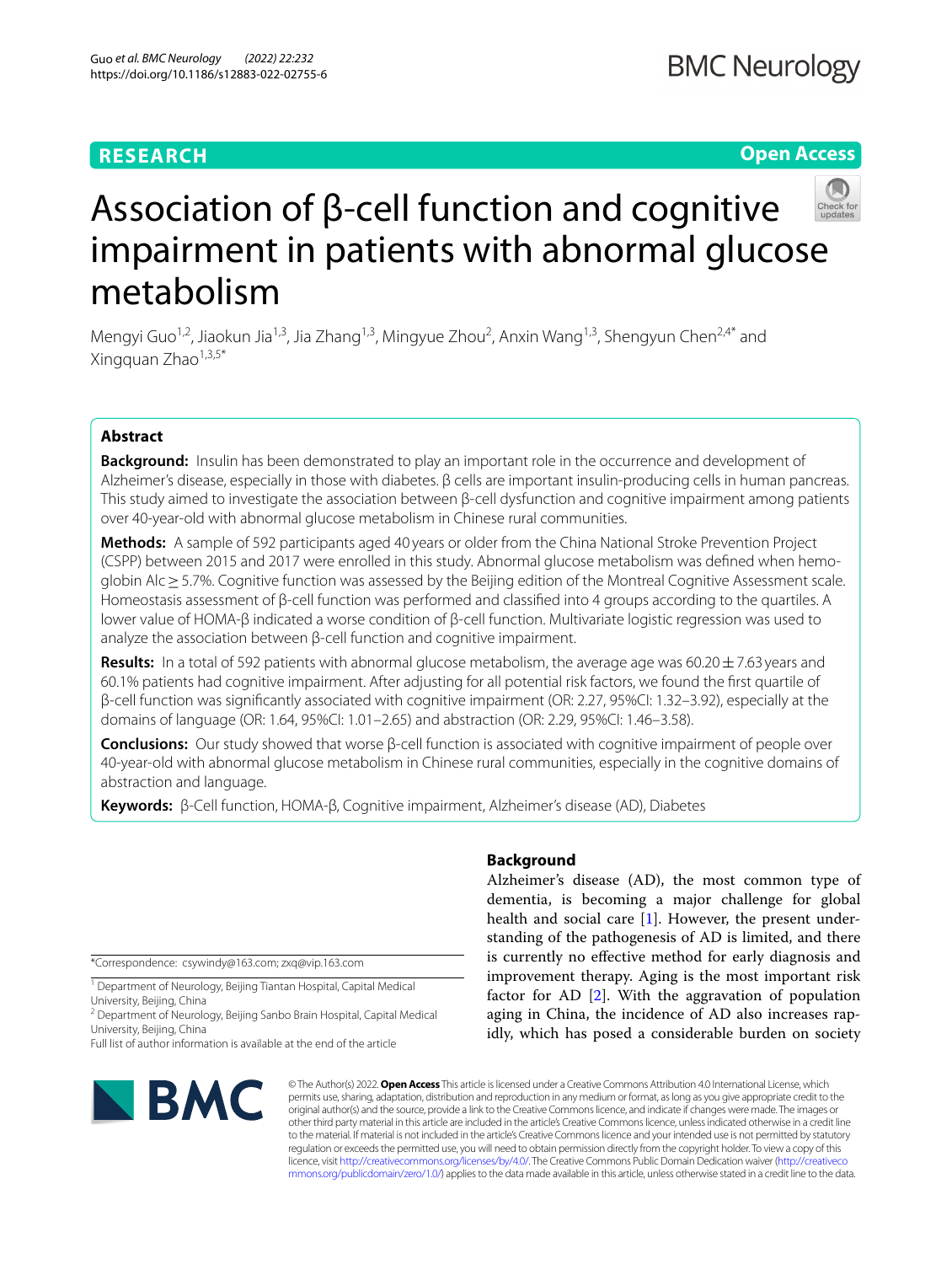and families [\[3](#page-7-2)]. Mild cognitive impairment (MCI), a cognitive state between normal cognition and dementia, usually occurs at the preclinical stage of AD [\[4](#page-7-3)]. Patients with MCI have normal ability in daily life and only show cognitive impairment during clinical cognitive scale evaluation. Interventions in MCI stage can efectively alleviate the progression of cognitive defciency in AD, and improve the prognosis and quality of patients' life. According to many previous studies [\[5](#page-7-4)[–7](#page-7-5)], diabetes is one of the adjustable risk factors of MCI, which has been shown in Chinese rural communities in our previous study  $[8]$  $[8]$  $[8]$ . There are 12.8% of Chinese adults diagnosed as diabetes, which is currently found as the largest proportion of adults afected by diabetes of any country [[9\]](#page-7-7). The high incidence of diabetes may further adversely aggravate the progression of AD. Therefore, exploring the mechanisms under the association between diabetes and cognitive impairment, exploring efective and timely interventions applied for MCI stage, could signifcantly prevent the prevalence of AD.

β-cell dysfunction, which means the inability of the pancreas to produce enough insulin in response to glucose stimulation, is a typical pathological mechanism in type 2 diabetes mellitus (T2DM) [[10\]](#page-7-8). Insulin, as well as insulin-related growth factors, plays an important role in the development of central nervous system (CNS) [[11,](#page-7-9) [12\]](#page-7-10). Impaired signaling through insulin/insulin-like growth factor (IGF) receptors in the brain can damage a range of neural and glial functions, including glucose homeostasis, energy metabolism, and white matter fber structure and function [\[13](#page-7-11), [14\]](#page-7-12). As reported, dysfunction of insulin signaling acts the core of the neurodegenerative cascade in AD [\[13](#page-7-11), [14\]](#page-7-12). AD-associated abnormalities in energy metabolism are also reported to be caused by insulin resistance or reduced insulin actions in the brain [[15\]](#page-7-13). Thus, AD is called as "type 3 diabetes", which means a type of brain-specifc or brain-restricted diabetes [\[16](#page-7-14)]. Based on the correlation between impaired insulin signaling and AD, β-cell dysfunction, an important reason for insulin defciency in brain, may also have adverse efects on cognitive function. Furtherly researching the relationship between β-cell dysfunction and MCI in people with prediabetes or diabetes, will help delay the progression of cognitive impairment, as well as reduce the incidence of AD.

In rural areas of China, due to the more serious condition of population aging and the relatively weak awareness of medical treatment, the control and therapy of diabetes-related cognitive impairment are signifcantly impeded. Thus, to provide evidence for the prevention and management of cognitive dysfunction in Chinese rural communities, this study was performed to investigate the association between β-cell dysfunction and

cognitive decline in people ( $\geq$ 40 years old) with abnormal glucose metabolism. And the study hypothesis was that the β-cell dysfunction may act as a risk factor of cognitive impairment in the specifc population of China.

# **Methods**

# **Study design and population**

The China National Stroke Prevention Project (CSPP) is a community-based, prospective, long-term follow-up study to promote the management of stroke in Chinese adults. It is supported by the China Ministry of Health and China Ministry of Finance. The protocol of subject enrollment for the CSPP study has been described previ-ously [[17\]](#page-7-15). Residents who aged $\geq$ 40 years, belonged to the selected communities or lived there for over half a year were invited to join a screening program. The questionnaire, clinical examination and laboratorial evaluation were performed at baseline. This study cohort was a subpopulation of 5188 subjects residing in the Beiqijia community and Shunyi district hospital of Beijing between September 2015 and September 2017. Ultimately, we excluded 4596 participants according to the exclusion criteria, and 592 participants were enrolled. The exclusion criteria were shown as follows: (1) with normal glucose metabolism; (2) with history of neurological disease which may afect the cognitive ability, such as transient ischemic attacks (TIA) and stroke; (3) existing factors which may interfere cognitive assessment and other examination, such as hearing or visual impairment, diffculties to cooperate, and mental disorder; (4) with incomplete baseline information.

# **Assessment of cognitive function**

The cognitive function was evaluated by the Beijing edition of the Montreal Cognitive Assessment scale (MoCA). MoCA is a screening tool with high sensitivity and specifcity in detecting MCI [\[18](#page-7-16)]. It consists of seven cognitive domains including visuospatial/executive functions (5 points), naming (3 points), language (3 points), attention (6 points), abstraction (2 points), delayed recall (5 points) and orientation (6 points). The score of MoCA ranges from 0 to 30, and the total score (if<30 points) needs to be added 1 point when the subject is educated 12years or less. According to the original explanation of MoCA results, the highest score was 30, and cognitive impairment was defned when a corrected  $MoCA score < 26$ . In this study, all staff responsible for the MoCA test were systematically trained and evaluated by the CSPP.

# **Assessment of FPI, FPG and other biochemical indexes**

Fasting plasma glucose (FPG) was measured by glucometer and glucose test strips (ACCU-CHEKR Active, Roche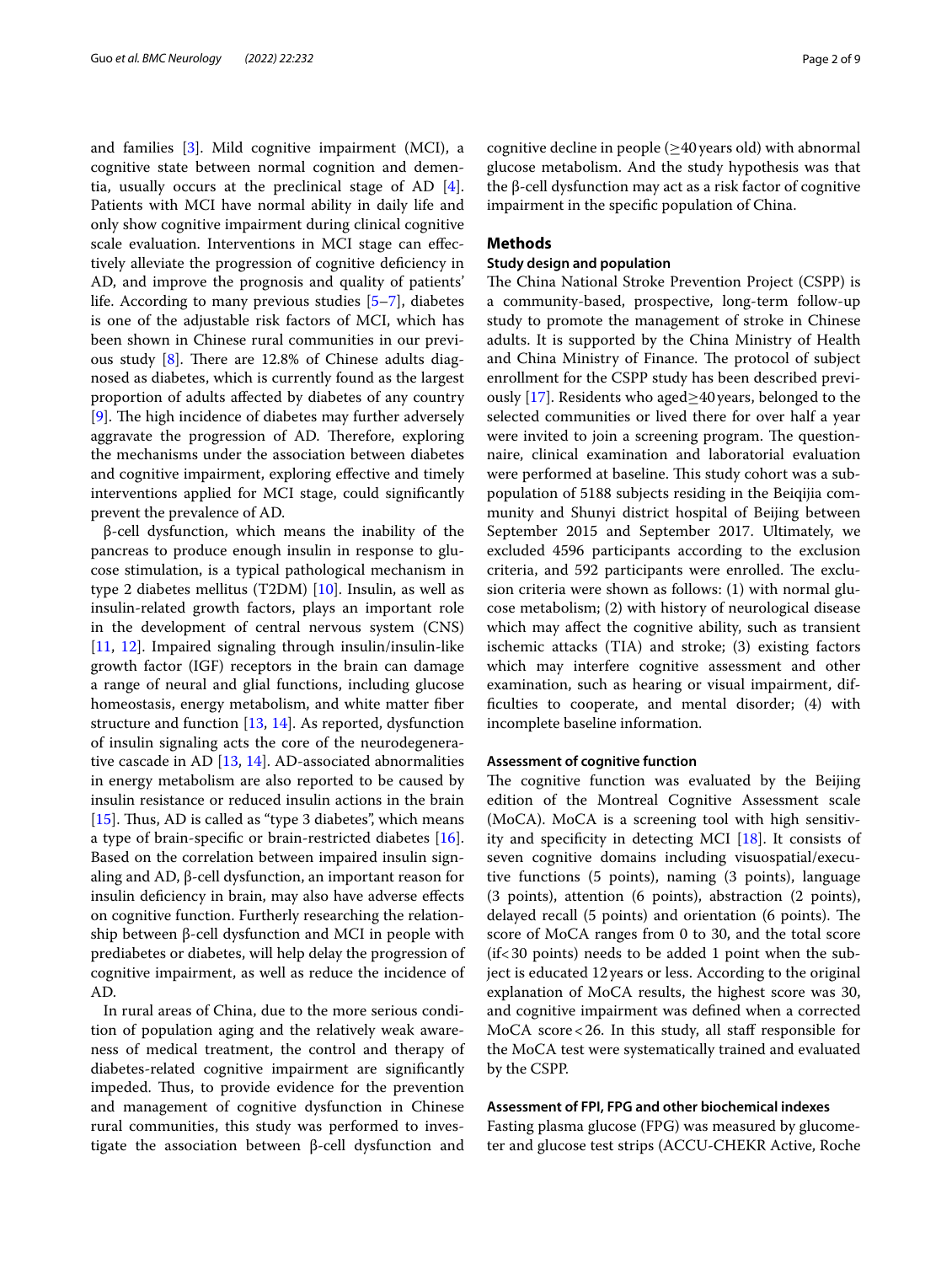Diabetes Care GmbH, German) after an overnight fast of the participants. At the same time, superfcial venous blood was collected for measurement of the fasting insulin and other biochemical indices. The fasting plasma insulin (FPI) was tested by an automatic light-emitting analyzer (DXI800, Beckman, American), with the technology of microparticle chemiluminescence immunoassay. All blood samples were collected in EDTA tubes and measured with an automated analyzer (Hitachi 747; Hitachi, Tokyo, Japan) in the laboratory at Beiqijia and Shunyi Hospital.

According to the guidelines from the Standards of Medical Care in Diabetes-2019, the abnormal glucose metabolism was defned when hemoglobin Alc  $(HbAlc)$  ≥ 5.7% [[19\]](#page-7-17).

# **Assessment of the index of β‑cell function and insulin resistance**

The homeostasis model assessment of  $\beta$ -cell function (HOMA-β) was used to evaluate the β-cell function. HOMA-β is an indicator of pancreatic β-cell function based on FPI and FPG levels, which was estimated as follows: HOMA- $\beta$  = FPI level ( $\mu$ U/ml)  $\times$  20/[FPG (mM)-3.5]. For HOMA-β, the lower value means worse β-cell function. In this study, patients were grouped by the quartile of HOMA-β (Q1: HOMA-β  $\leq$  36.69, Q2: 36.70≤HOMA-β≤56.58, Q3: 56.59≤HOMA-β≤83.29, Q4: HOMA-β $\geq$ 83.30). The Homeostasis model assessment of insulin resistance (HOMA-IR) was calculated as follows:  $HOMA-IR = FPI$  level ( $\mu U/ml$ ) x FPG (mM)/22.5 [[20,](#page-7-18) [21\]](#page-7-19). For HOMA-IR, the higher value indicates a more serious degree of insulin resistance.

### **Questionnaire of baseline information**

Our questionnaire included demographic information (such as age, gender, and education level), lifestyle risk factors (such as smoking and alcohol consumption), medical history (high blood pressure, diabetes, and dyslipidemia), family history, and other necessary information. All relevant staff have been trained and evaluated by CSPP. All questionnaire data were entered into the Epi-Data 3.0 as an electronic database by two trained staff. Standardized procedures are followed by experienced data managers to check data for integrity and potential errors.

Education level was defned as "elementary education or below", "middle school education" and "high school education or above". Age groups were categorized as "40-59 years old" and "≥60 years old". Body mass index (BMI) was classified into " $\geq$  25" and "<25" [[22\]](#page-7-20). Alcohol consumption and smoking were both categorized as "never" or "former or current", based on the self-provided information of patients. Hypertension was defned when systolic blood pressure≥140mmHg or diastolic blood pressure≥90mmHg, or with a self-reported history of hypertension. Hyperhomocysteinemia (High-Hcy) was diagnosed by serum homocysteine  $(>15 \mu \text{mol/L})$ . Dyslipidemia was diagnosed when low-density lipoprotein cholesterol  $(LDL-C) \geq 3.37$  mmol/L, or highdensity lipoprotein cholesterol (HDL-C)<1.04mmol/L, or triglycerides (TG)  $\geq$  1.7 mmol/L, or total cholesterol  $(TC) \geq 5.17$  mmol/L, or with a self-reported history of dyslipidemia [[23\]](#page-7-21).

## **Statistical analysis**

Statistical analysis was performed using the IBM SPSS Statistics 23.0. All statistical analyses were two-tailed, and the *P* value less than 0.05 was considered statistically signifcant.

During univariate analysis, we used analysis of variance (ANOVA) for normally distributed variables, Wilcoxon or Kruskal–Wallis tests for non-normally distributed variables, and χ2 test for the classifcation variables. Multivariate logistic regression analysis was used to analyze the relationship between β-cell function and cognitive impairment. The covariates with  $P < 0.1$  in univariate analysis were collected for multivariate models. Some additional variables (suggested to be risk factors of cognitive impairment in previous studies) were also included [[24,](#page-7-22) [25\]](#page-7-23). Besides, all potential variables were evaluated in subgroups, to assess whether there was any signifcant interaction between these variables and the relationship between β-cell function and the prevalence of cognitive impairment.

Multivariate ordinal and binary logistic regression analysis were used to analyze the association between β-cell function and specifc cognitive domains. After parallel line checking, visuospatial/executive functions, naming, attention, language, and abstraction and recall were found suitable for ordinal logistic regression, but the orientation domain was not. Therefore, the orientation was analyzed by binary logistic regression. For analysis, the orientation was divided into two groups: the maximum was one group, and the rest were the other group.

# **Results**

# **Baseline characteristics**

The mean age of the 592 participants was 60.20 $\pm$ 7.63 years, ranging from 40 years to 85 years; 181 (30.6%) were men, and 152 (25.7%) of them had high school education or above. Out of 592 patients, 356 (60.1%) had cognitive impairment. For the entire sample, the mean HOMA-IR was  $2.27 \pm 2.03$ , and the mean MoCA score was  $23.77 \pm 4.27$ .

Baseline characteristics stratified by the quartile of HOMA-β were shown in Table [1](#page-3-0). Patients with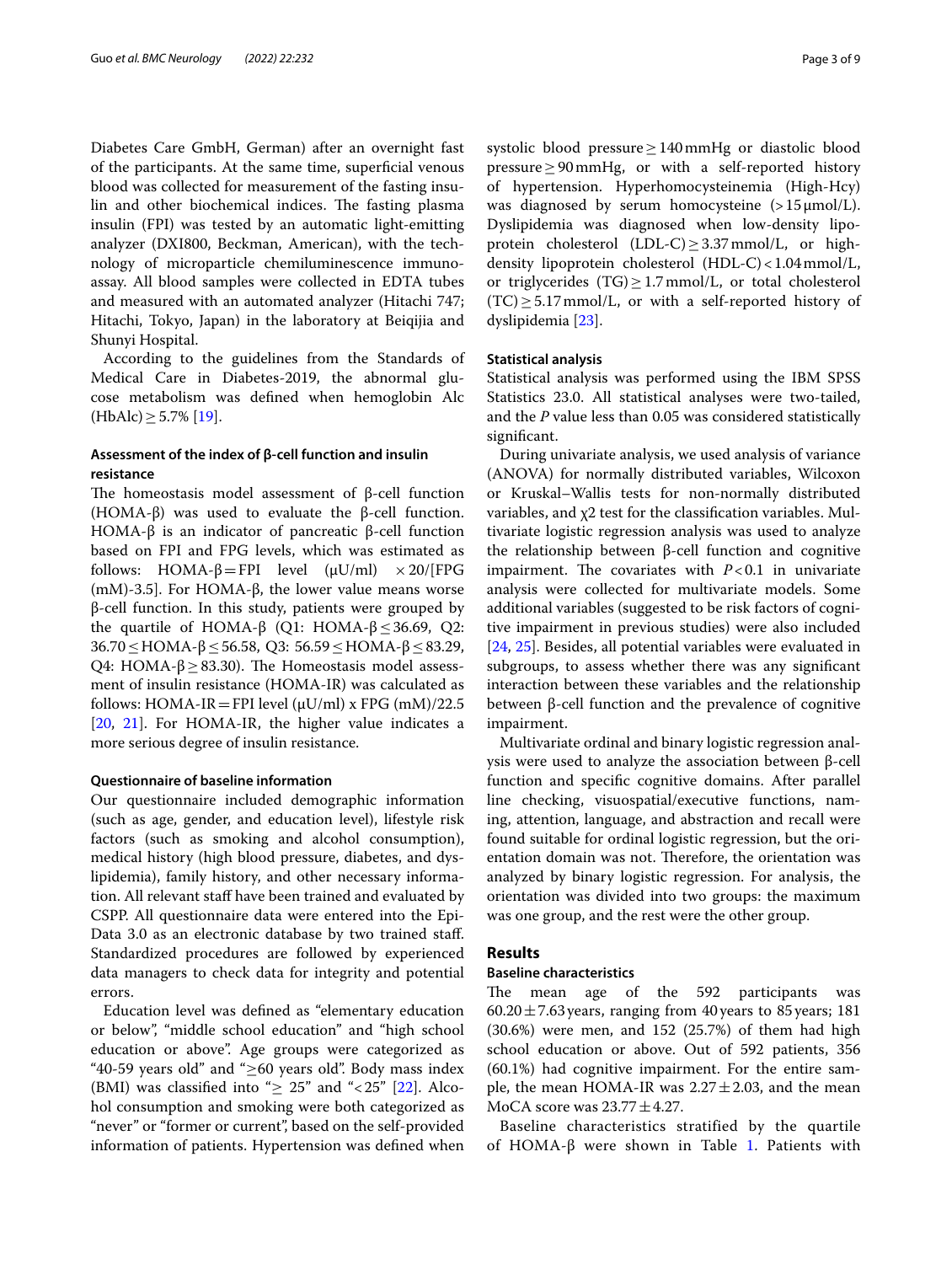| <b>Variables</b>                |                     | $HOMA-B$         |                  |                 |                  | P          |
|---------------------------------|---------------------|------------------|------------------|-----------------|------------------|------------|
|                                 | Total ( $n = 592$ ) | $Q1(n=148)$      | $Q2(n=148)$      | $Q3(n=148)$     | $Q4 (n = 148)$   |            |
| Age (years)                     | $60.20 \pm 7.63$    | $61.56 \pm 7.65$ | $60.07 \pm 7.06$ | 59.67±7.52      | $59.48 \pm 8.16$ | 0.079      |
| Male, n (%)                     | 181 (30.6)          | 57 (38.5)        | 44 (29.7)        | 47 (31.8)       | 33 (22.3)        | $0.025*$   |
| BMI (kg/m <sup>2</sup> ), n (%) |                     |                  |                  |                 |                  | $< 0.001*$ |
| $\geq$ 25                       | 429 (72.5)          | 93 (62.8)        | 101(68.2)        | 112(75.7)       | 123 (83.1)       |            |
| < 25                            | 163 (27.5)          | 55 (37.2)        | 47 (31.8)        | 36(24.3)        | 25 (16.9)        |            |
| Education level, n (%)          |                     |                  |                  |                 |                  | 0.073      |
| Primary education or below      | 83 (14.0)           | 27(18.2)         | 14(9.5)          | 15(10.1)        | 27(18.2)         |            |
| Elementary education            | 357 (60.3)          | 85 (57.4)        | 89 (60.1)        | 100(67.6)       | 83 (56.1)        |            |
| High school education or above  | 152 (25.7)          | 36(24.3)         | 45 (30.4)        | 33(22.3)        | 38 (25.7)        |            |
| Smoking, n (%)                  |                     |                  |                  |                 |                  | 0.662      |
| Never                           | 488 (82.4)          | 118 (79.7)       | 121 (81.8)       | 123(83.1)       | 126 (85.1)       |            |
| Former or current               | 104 (17.6)          | 30(20.3)         | 27(18.2)         | 25(16.9)        | 22 (14.9)        |            |
| Drinking, n (%)                 |                     |                  |                  |                 |                  | 0.231      |
| Never                           | 478 (80.7)          | 112(75.7)        | 120(81.1)        | 120(81.1)       | 126(85.1)        |            |
| Former or current               | 114 (19.3)          | 36(24.3)         | 28 (18.9)        | 28 (18.9)       | 22 (14.9)        |            |
| HDL-C (mmol/L)                  | $1.39 \pm 0.32$     | $1.43 \pm 0.35$  | $1.45 \pm 0.31$  | $1.38 \pm 0.32$ | $1.31 \pm 0.30$  | $< 0.001*$ |
| LDL-C (mmol/L)                  | $3.32 \pm 0.91$     | $3.36 \pm 1.03$  | $3.45 \pm 0.93$  | $3.29 \pm 0.83$ | $3.19 \pm 0.82$  | 0.150      |
| Dyslipidemia, n (%)             | 456 (77.0)          | 115(77.7)        | 107(72.3)        | 112(75.7)       | 122 (82.4)       | 0.212      |
| Hypertension, n (%)             | 256 (43.2)          | 61(41.2)         | 55 (37.2)        | 65 (43.9)       | 75 (50.7)        | 0.120      |
| Heart disease, n (%)            | 78 (13.2)           | 25(16.9)         | 13(8.8)          | 17(11.5)        | 23(15.5)         | 0.146      |
| High-Hcy, n (%)                 | 166 (28.0)          | 38(25.7)         | 43 (29.1)        | 42 (28.4)       | 43 (29.1)        | 0.903      |
| Cognitive Impairment, n (%)     | 356 (60.1)          | 102 (68.9)       | 89 (60.1)        | 84 (56.8)       | 81 (54.7)        | 0.064      |
| <b>HOMA-IR</b>                  | $2.27 \pm 2.03$     | $1.81 \pm 1.44$  | $1.71 \pm 0.94$  | $2.09 \pm 1.13$ | $3.48 \pm 3.22$  | $< 0.001*$ |

<span id="page-3-0"></span>

*BMI* body mass index, *HDL-C* high density lipoprotein cholesterol, *LDL-C* low density lipoprotein cholesterol, *High-Hcy* high homocysteine, *HOMA-IR* homeostasis assessment model, insulin resistance, *HOMA-β* homeostasis assessment model, β-cell function \*statistically signifcant

higher HOMA-β were more likely to be female, and have higher BMI and lower HDL-C (*P* < 0.05, Table [1\)](#page-3-0). Insulin resistant levels were different among different quartiles, but the trend was not clear.

# **Correlation between β‑cell function and cognitive impairment**

Table [2](#page-3-1) showed the association between HOMA-β and cognitive impairment. In univariate analysis (OR: 1.83, 95%CI: 1.14–2.95, *P*=0.012), as well as in multivariate logistic regression adjusting for age, and sex and education in Model 1 (OR: 1.81, 95%CI: 1.10–2.99,  $P = 0.020$ ),

<span id="page-3-1"></span>

|  |  | Table 2 Multivariate binary logistic regression analysis for the association between HOMA-B and cognitive impairment |  |  |
|--|--|----------------------------------------------------------------------------------------------------------------------|--|--|
|  |  |                                                                                                                      |  |  |

| $HOMA-\beta$   | Univariate analysis |          | Model 1             |          | Model 2             |          |  |
|----------------|---------------------|----------|---------------------|----------|---------------------|----------|--|
|                | OR (95% CI)         |          | OR (95% CI)         | D        | OR (95% CI)         | D        |  |
| Q4             | Ref.                |          | Ref.                |          | Ref.                |          |  |
| Q <sub>3</sub> | $1.09(0.69 - 1.72)$ | 0.726    | $1.11(0.69 - 1.80)$ | 0.660    | $1.26(0.76 - 2.09)$ | 0.370    |  |
| Q2             | 1.25 (0.79-1.98)    | 0.347    | $1.41(0.87 - 2.28)$ | 0.170    | 1.66 (0.98-2.79)    | 0.060    |  |
| Q1             | $1.83(1.14 - 2.95)$ | $0.012*$ | $1.81(1.10 - 2.99)$ | $0.020*$ | $2.27(1.32 - 3.92)$ | $0.003*$ |  |

*HOMA-β* homeostasis assessment model, β-cell function, *Ref* reference, *95%CI* 95% confdence interval, *OR* odds ratios

\*, statistically signifcant

Model 1: adjusted for age, sex, and education;

Model 2: adjusted for age, sex, education, BMI, smoking, alcohol use, hypertension, dyslipidemia, heart disease, high-hcy, and HOMA-IR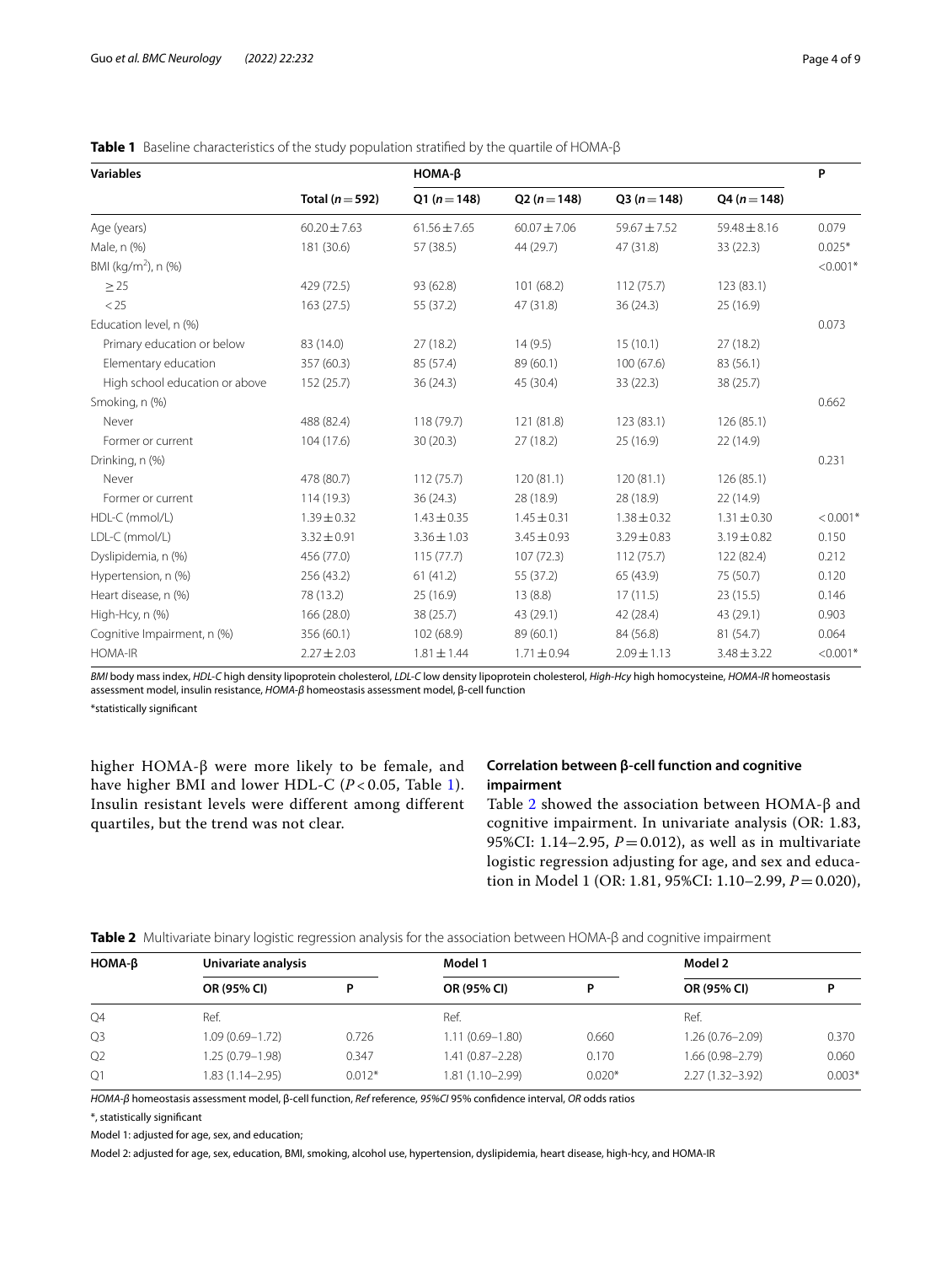the frst quartile was associated with cognitive impairment. After further adjusting for BMI, smoking, alcohol assumption, hypertension, dyslipidemia, heart disease, high-hcy and HOMA-IR in Model 2, the signifcance of the association between the frst quartile with cognitive impairment remained (OR: 2.27, 95%CI: 1.32–3.92,  $P=0.003$ ).

Stratifed analyses showed that age, gender, BMI, education, smoking, alcohol assumption, hypertension, dyslipidemia, heart disease and the prevalence of high-hcy had no interaction efect with β-cell function on cognitive impairment  $(P > 0.05$ , Table [3](#page-4-0)).

# **Correlation between β‑cell function and specifc cognitive domains**

Table [4](#page-5-0) showed the diferences of seven specifc cognitive domains among 4 quartiles of HOMA-β, respectively. The function of abstraction and language were better in patients with higher HOMA-β (*P*<0.05, Table [4\)](#page-5-0). After adjusting for all potential covariates, the frst quartile was further signifcantly related with impairment of language

<span id="page-4-0"></span>**Table 3** Multivariate analysis for the association between HOMA-β and cognitive impairment stratifed by other sociodemographic characteristics

| <b>Variables</b>               | $HOMA-\beta$ |                      |       |                          |          |                     |          |       |  |
|--------------------------------|--------------|----------------------|-------|--------------------------|----------|---------------------|----------|-------|--|
|                                | Q4           | Q3                   |       | Q <sub>2</sub>           |          | Q1                  |          |       |  |
|                                | OR (95%CI)   | OR (95%CI)           | P     | OR (95%CI)               | P        | OR (95%CI)          | P        |       |  |
| Age (years old)                |              |                      |       |                          |          |                     |          | 0.613 |  |
| <60                            | Ref.         | $1.70(0.85 - 3.39)$  | 0.133 | 2.02 (1.00-4.09)         | 0.052    | 2.30 (1.08-4.91)    | $0.032*$ |       |  |
| $\geq 60$                      | Ref.         | $0.86(0.40 - 1.86)$  | 0.700 | $1.23(0.55 - 2.75)$      | 0.613    | 2.18 (0.96-4.96)    | 0.064    |       |  |
| Gender                         |              |                      |       |                          |          |                     |          | 0.951 |  |
| Male                           | Ref.         | $1.23(0.43 - 3.58)$  | 0.700 | 1.38 (0.47-4.03)         | 0.550    | $2.25(0.78 - 6.45)$ | 0.133    |       |  |
| Female                         | Ref.         | $1.23(0.68 - 2.22)$  | 0.497 | 1.77 (0.96-3.26)         | 0.067    | $2.28(1.18 - 4.40)$ | $0.015*$ |       |  |
| BMI (Kg/m2), n (%)             |              |                      |       |                          |          |                     |          | 0.313 |  |
| < 25                           | Ref.         | $0.69(0.21 - 2.30)$  | 0.544 | $0.83(0.26 - 2.68)$      | 0.757    | $2.03(0.61 - 6.75)$ | 0.246    |       |  |
| $\geq$ 25                      | Ref.         | 1.59 (0.89-2.83)     | 0.119 | 2.17 (1.19-3.97)         | $0.012*$ | $2.11(1.13 - 3.96)$ | $0.020*$ |       |  |
| Education level                |              |                      |       |                          |          |                     |          | 0.383 |  |
| Primary education or below     | Ref.         | $0.34(0.06 - 2.10)$  | 0.245 | 1.54 (0.18-13.20)        | 0.695    | $0.85(0.14 - 5.00)$ | 0.856    |       |  |
| Elementary education           | Ref.         | $1.64(0.87 - 3.10)$  | 0.130 | $2.24(1.14 - 4.41)$      | $0.020*$ | 2.80 (1.38-5.68)    | $0.004*$ |       |  |
| High school education or above | Ref.         | $0.89(0.32 - 2.53)$  | 0.832 | $0.86(0.31 - 2.37)$      | 0.775    | $1.56(0.51 - 4.73)$ | 0.433    |       |  |
| Smoking                        |              |                      |       |                          |          |                     |          | 0.989 |  |
| Never                          | Ref.         | $1.27(0.73 - 2.21)$  | 0.396 | $1.60(0.91 - 2.83)$      | 0.104    | $2.27(1.24 - 4.13)$ | $0.008*$ |       |  |
| Former or current              | Ref.         | $1.39(0.32 - 6.07)$  | 0.666 | 1.86 (0.42-8.19)         | 0.412    | $2.02(0.48 - 8.47)$ | 0.339    |       |  |
| Drinking                       |              |                      |       |                          |          |                     |          | 0.644 |  |
| Never                          | Ref.         | $1.29(0.74 - 2.24)$  | 0.365 | 1.88 (1.06-3.34)         | $0.031*$ | $2.85(1.54 - 5.28)$ | $0.001*$ |       |  |
| Former or current              | Ref.         | $0.73(0.16 - 3.39)$  | 0.692 | $0.89(0.21 - 3.91)$      | 0.882    | $0.85(0.21 - 3.49)$ | 0.825    |       |  |
| Hypertension                   |              |                      |       |                          |          |                     |          | 0.772 |  |
| No                             | Ref.         | 1.38 (0.69-2.79)     | 0.363 | $1.64(0.81 - 3.30)$      | 0.170    | $2.45(1.17 - 5.15)$ | $0.018*$ |       |  |
| Yes                            | Ref.         | $0.95(0.44 - 2.04)$  | 0.897 | $1.38(0.61 - 3.14)$      | 0.441    | $1.91(0.83 - 4.40)$ | 0.131    |       |  |
| Dyslipidemia                   |              |                      |       |                          |          |                     |          | 0.228 |  |
| No                             | Ref.         | 3.28 (0.89-12.09)    | 0.075 | $5.00(1.25 - 20.08)$     | $0.023*$ | 4.67 (1.08-20.18)   | $0.039*$ |       |  |
| Yes                            | Ref.         | $1.07(0.61 - 1.89)$  | 0.804 | $1.35(0.76 - 2.43)$      | 0.310    | $1.92(1.05 - 3.51)$ | $0.034*$ |       |  |
| Heart disease                  |              |                      |       |                          |          |                     |          | 0.938 |  |
| No                             | Ref.         | $1.17(0.68 - 2.01)$  | 0.571 | $1.47(0.84 - 2.55)$      | 0.174    | $2.00(1.12 - 3.58)$ | $0.020*$ |       |  |
| Yes                            | Ref.         | $2.54(0.48 - 13.54)$ | 0.274 | $4.03(0.62 - 26.18)$     | 0.144    | 9.84 (1.40-69.28)   | $0.022*$ |       |  |
| High-Hcy                       |              |                      |       |                          |          |                     |          | 0.420 |  |
| No                             | Ref.         | $1.53(0.85 - 2.77)$  | 0.158 | 1.92 (1.04-3.54)         | $0.037*$ | $2.20(1.18 - 4.14)$ | $0.014*$ |       |  |
| Yes                            | Ref.         | $0.76(0.26 - 2.20)$  |       | $0.612$ 1.36 (0.46-4.03) | 0.576    | 3.42 (0.94-12.45)   | 0.062    |       |  |

*HOMA-β* homeostasis assessment model, β-cell function, *BMI* body mass index, *High-Hcy* high homocysteine

\*statistically signifcant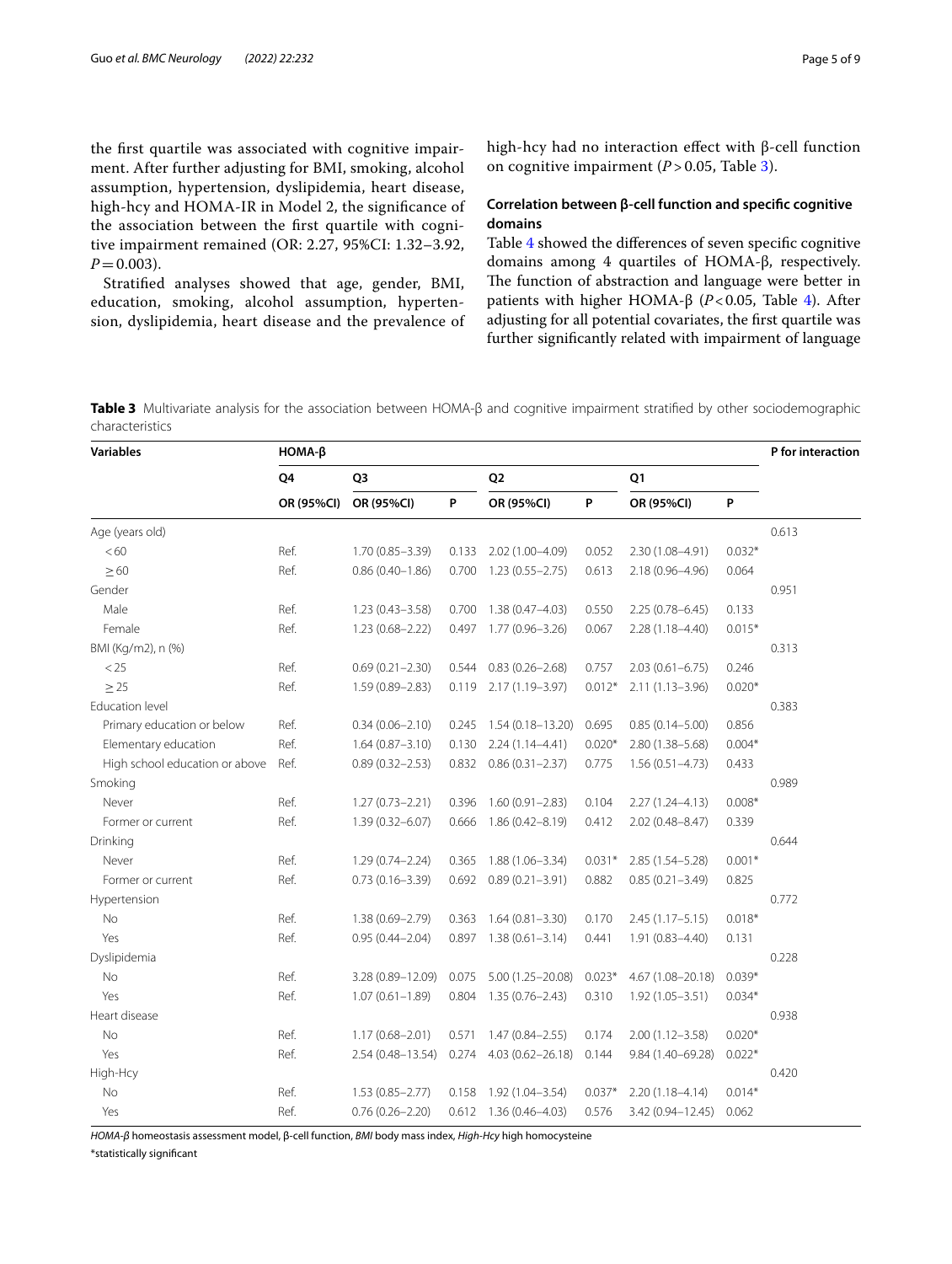| <b>Variables</b>                    | <b>Total</b>    | HOMA-B          |                 | P               |                 |          |
|-------------------------------------|-----------------|-----------------|-----------------|-----------------|-----------------|----------|
|                                     |                 | Q1              | Q <sub>2</sub>  | Q3              | 04              |          |
| Visuospatial/Executive<br>functions | $7.82 + 1.22$   | $2.76 \pm 1.25$ | $2.67 \pm 1.23$ | $2.99 \pm 1.19$ | $2.84 \pm 1.19$ | 0.130    |
| Naming                              | $2.70 + 0.56$   | $2.70 \pm 0.59$ | $2.70 \pm 0.59$ | $2.74 + 0.47$   | $2.67 + 0.59$   | 0.722    |
| Attention                           | $5.12 \pm 1.12$ | $5.03 \pm 1.21$ | $5.08 + 1.20$   | $5.20 \pm 1.00$ | $5.15 \pm 1.07$ | 0.583    |
| Language                            | $7.49 + 0.74$   | $2.39 + 0.80$   | $2.42 \pm 0.75$ | $2.59 + 0.68$   | $2.57 + 0.71$   | $0.021*$ |
| Abstraction                         | $1.19 \pm 0.79$ | $1.05 + 0.80$   | $1.18 + 0.80$   | $1.24 \pm 0.73$ | $1.29 + 0.79$   | $0.048*$ |
| Memory                              | $2.66 \pm 1.84$ | $2.47 \pm 1.84$ | $2.72 \pm 1.90$ | $2.64 \pm 1.76$ | $2.80 \pm 1.88$ | 0.441    |
| Orientation                         | $5.85 \pm 0.52$ | $5.84 \pm 0.54$ | $5.89 \pm 0.45$ | $5.82 \pm 0.58$ | $5.87 \pm 0.51$ | 0.724    |

<span id="page-5-0"></span>**Table 4** Scores of specifc domains of the study population stratifed by HOMA-β

*HOMA-β* homeostasis assessment model, β-cell function

\*statistically signifcant

(OR: 1.64, 95%CI: 1.01–2.65, *P*=0.045) and abstraction (OR: 2.29, 95%CI: 1.46-3.58, *P*<0.001). The results were shown in Table [5.](#page-5-1)

# **Discussion**

In our study, lower β-cell function defned by HOMA-β was found associated with an increased risk of cognitive impairment (especially in language and abstraction) in middle aged and elderly people ( $\geq$ 40 years) with abnormal glucose metabolism in Chinese rural communities. β cells are important insulin-secreting cells in human islet. The dysfunction of them may lead to significant insulin defciency and impaired insulin signaling in brain. A lot of studies have shown that dysfunction of insulin signaling forms the core of neurodegeneration in Alzheimer's disease (AD) [[13](#page-7-11), [26,](#page-7-24) [27](#page-7-25)]. β-cell dysfunction is common in people with prediabetes or diabetes  $[10]$  $[10]$ . Thus, great attention should be paid to the β-cell dysfunction related cognitive impairment in middle-aged and old people with abnormal glucose metabolism.

There are some potential mechanisms that may explain the relationship between β-cell dysfunction and cognitive impairment. Firstly, the insulin defciency caused by β-cell dysfunction can infuence cognition by afecting brain energy metabolism. Studies have reported that in the early stages of AD, cerebral glucose utilization may reduce by up to 45% [\[28](#page-7-26)]. And the decrease in brain energy metabolism predates the cognitive decline. It is also reported that cerebral glucose metabolism increased after the restoration of basal insulin levels in metabolically healthy participants [\[29](#page-7-27)]. Besides, insulin defciency also damages vascular function through efects on vasoreactivity, lipid metabolism, and infammation [[30\]](#page-7-28). As reported, lower β-cell function may lead to elevated intima-media thickness [[31\]](#page-8-0) and increased risk of recurrent stroke [[32\]](#page-8-1), both of which have been found associated with cognitive impairment [[33,](#page-8-2) [34](#page-8-3)]. In addition, insulin plays an important role in synaptic plasticity of hippocampus. In insulin-defcient diabetic rats, hippocampal synaptic plasticity such as long-term

<span id="page-5-1"></span>**Table 5** Multivariate analysis for the association of HOMA-β and specifc cognitive domains

| <b>Variables</b>                         | $HOMA-B$             |                     |                |                     |          |                     |            |  |  |  |  |
|------------------------------------------|----------------------|---------------------|----------------|---------------------|----------|---------------------|------------|--|--|--|--|
|                                          | Q4<br>Q <sub>3</sub> |                     | Q <sub>2</sub> |                     | Q1       |                     |            |  |  |  |  |
|                                          | OR (95%CI)           | OR (95%CI)          | P              | OR (95%CI)          | P        | OR (95%CI)          | P          |  |  |  |  |
| Visuospatial/Executive Ref.<br>functions |                      | $0.78(0.51 - 1.18)$ | 0.233          | 1.38 (0.91-2.10)    | 0.131    | $1.21(0.79 - 1.84)$ | 0.382      |  |  |  |  |
| Naming                                   | Ref.                 | $0.96(0.56 - 1.66)$ | 0.895          | $1.03(0.59 - 1.77)$ | 0.927    | $0.97(0.55 - 1.68)$ | 0.901      |  |  |  |  |
| Attention                                | Ref.                 | $1.04(0.67 - 1.61)$ | 0.870          | $1.23(0.79 - 1.92)$ | 0.351    | $1.27(0.81 - 1.97)$ | 0.296      |  |  |  |  |
| Language                                 | Ref.                 | $0.96(0.59 - 1.58)$ | 0.886          | 1.70 (1.05–2.75)    | $0.030*$ | $1.64(1.01 - 2.65)$ | $0.045*$   |  |  |  |  |
| Abstraction                              | Ref.                 | 1.40 (0.90-2.16)    | 0.136          | $1.67(1.07 - 2.59)$ | $0.024*$ | $2.29(1.46 - 3.58)$ | $< 0.001*$ |  |  |  |  |
| Memory                                   | Ref.                 | 1.36 (0.90–2.05)    | 0.141          | 1.25 (0.83-1.89)    | 0.291    | $1.39(0.91 - 2.11)$ | 0.126      |  |  |  |  |
| Orientation                              | Ref.                 | 1.33 (0.62-2.86)    | 0.458          | $0.95(0.42 - 2.17)$ | 0.904    | $1.12(0.51 - 2.44)$ | 0.779      |  |  |  |  |

*Ref* reference, *95%CI* 95% confdence interval, *OR* odds ratios

\*statistically signifcant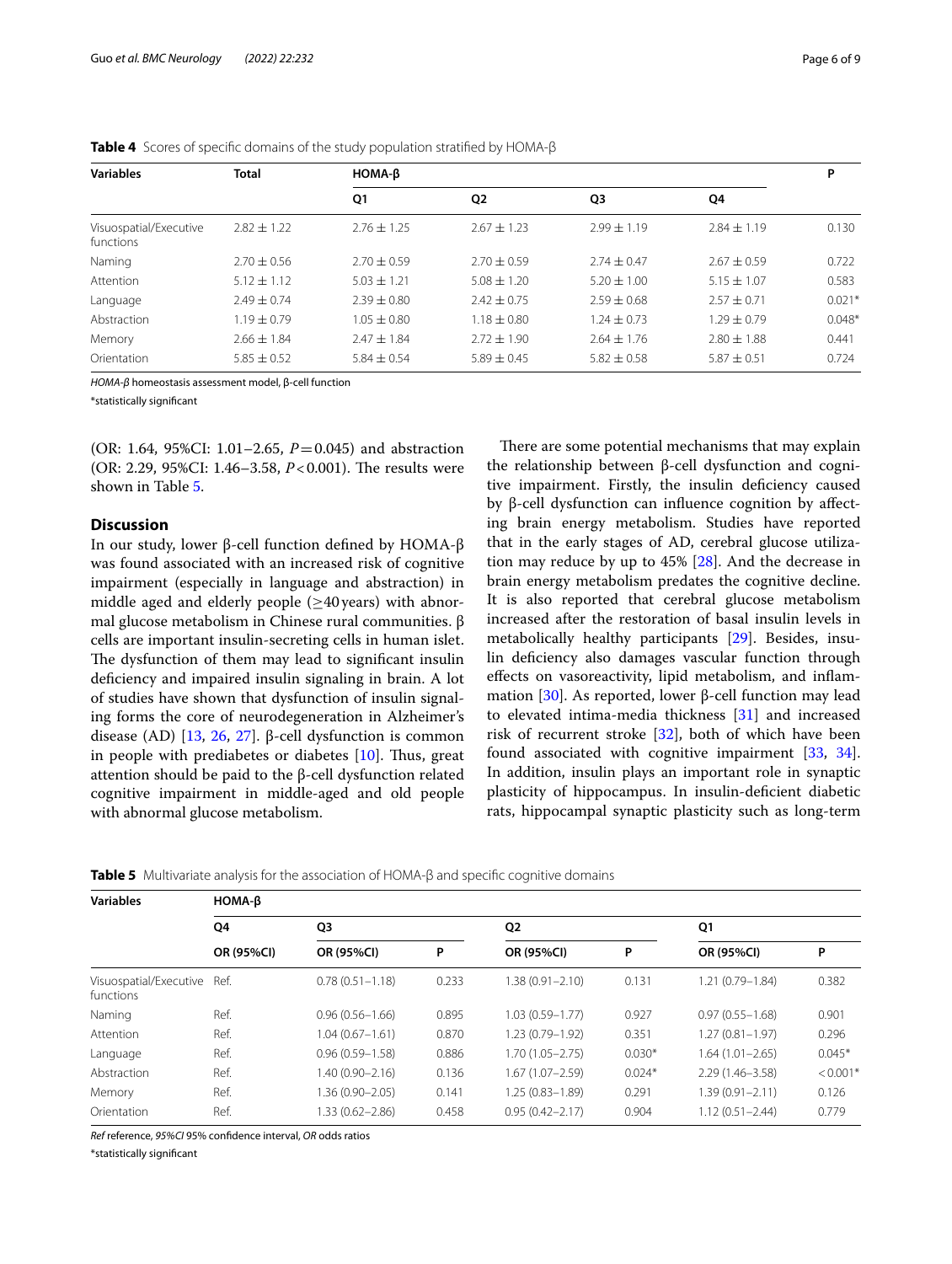enhancement (LTP) was found inhibited [\[35](#page-8-4)]. Insulin can also modulate some neurotransmitters in the brain that are involved in cognitive function, such as N-methyl-Daspartate (NMDA) [[36\]](#page-8-5), acetylcholine and norepinephrine [\[37](#page-8-6), [38](#page-8-7)]. Based on the importance of insulin in AD, transnasal insulin therapy is suggested for AD therapy now. The therapeutic effects have also been demonstrated in some clinical trials of patients [[39\]](#page-8-8), as well as in animal models [[40\]](#page-8-9).

In people of rural communities, which account for 50.32% of the Chinese population  $[8]$  $[8]$ , due to the large and aging population, and relatively backward medical level, there may exist some difficulties in the screening and therapy of initial β-cell dysfunction and MCI. Therefore, promoting early screening of those abnormalities, and searching for convenient and accurate screening methods, are necessary for the arrangement of β-cell dysfunction related dementia in old people of Chinese rural communities. In this study, the MoCA scale was used to test the cognitive function, and HOMA-β was used to evaluate the function of  $β$  cells. Compared with some complex scales, MoCA is more easily promoted and operated by physicians, and more comprehensible for old people. In addition, MoCA has higher sensitivity and specificity in the detection of MCI  $[41]$  $[41]$ . HOMA is a mathematical model for calculating the steady-state glucose and insulin concentrations. Compared to the hyperglycemic clamp technique, the gold standard for evaluation of β-cell function, HOMA-β is more inexpensive and easier to operate. Moreover, HOMA-β was well correlated with hyperglycemic clamp under diferent glucose tolerance conditions  $[21]$  $[21]$ . Thus, due to their convenience and accuracy, the method of MoCA scale and HOMA- $β$  can be widely used in rural communities in China, as well as some clinical large-scale epidemiological studies.

Notably, the infuence of insulin resistance was corrected in the exploration of correlation between β-cell dysfunction and cognitive impairment. Insulin resistance is defned as a failure of target tissues to exhibit a normal response to insulin [[42\]](#page-8-11). It usually coexists with β-cell dysfunction in diabetic patients  $[43]$  $[43]$ . Since the infuence of insulin resistance on the value of FPG and FPI, HOMA-β may underestimate the decline of β-cell function [\[44](#page-8-13)]. In our study, after adjustment for HOMA-IR, the association of β-cell dysfunction and cognitive impairment remained. This result suggests that, in people with dysglycemia of Chinese rural communities, the association between insulin secretion and cognitive impairment is independent of insulin sensitivity.

In addition, in this study, the impairment of language was found associated with β-cell function in people over 40-year-old with abnormal glucose metabolism. For old

diabetic patients, language function was particularly important for their social functioning, which was closely associated with the psychological states and disease management. The elderly with language dysfunction may fail to communicate well with their families or doctors, resulting in emotional distress and some diseases due to delayed detection. As time goes by, patients may develop diabetes aggravation, depression, and some related complications, such as dyslipidemia and hypertension [\[45](#page-8-14)]. Therefore, timely detection and therapy of  $\beta$  -cell disorder can efectively improve the quality of life of old diabetic patients.

There were also some limitations in this study. First, large parts of patients in our study with missing data were excluded from the current analysis. The effect of this on the results is unclear, although the diferences between baseline characteristics of included and excluded patients are not statistically signifcant (data not shown). Second, due to the large missing data, the detailed medication information was not included in the fnal analysis in this study, which was important for diabetes management and should be furtherly analyzed in the further studies. Third, due to the lack of follow-up data, the measurements of the infuence of β-cell function on subsequent cognitive function in several years after baseline were unavailable. Further research with a large sample size and a long-term follow-up is required to examine the association between β-cell function and cognitive impairment in people with abnormal glucose metabolism of Chinese rural communities.

# **Conclusions**

β-cell dysfunction may be an independent risk factor of cognitive impairment, especially in the domains of language and abstraction, among the middle-aged and elderly population ( $\geq$ 40 years) with abnormal glucose metabolism in rural communities of China.

#### **Abbreviations**

AD: Alzheimer's disease; MCI: Mild cognitive impairment; T2DM: Type 2 diabetes mellitus; CNS: Central nervous system; IGF: Insulin-like growth factor; TIA: Transient ischemic attacks; MoCA: Montreal Cognitive Assessment scale; FPG: Fasting plasma glucose; FPI: Fasting plasma insulin; HbAlc: Hemoglobin Alc; HOMA-IR: Homeostasis assessment model, insulin resistance; HOMA-β: Homeostasis assessment model, β-cell; High-Hcy: Hyperhomocysteinemia; LDL-C: Low-density lipoprotein cholesterol; HDL-C: High-density lipoprotein cholesterol; TG: Triglycerides; TC: Total cholesterol; ANOVA: Analysis of variance; BMI: Body mass index; LTP: Long-term enhancement; NMDA: N-methyl-D-aspartate.

# **Acknowledgements**

We thank all staff and participants of the China National Stroke Prevention Project for their important contributions.

#### **Authors' contributions**

The author's responsibilities were as follows: M.G., X.Z., and S.C. contributed to study concept; M.G. drafted the paper; J.J., J.Z. and M.Z. collected, interpreted,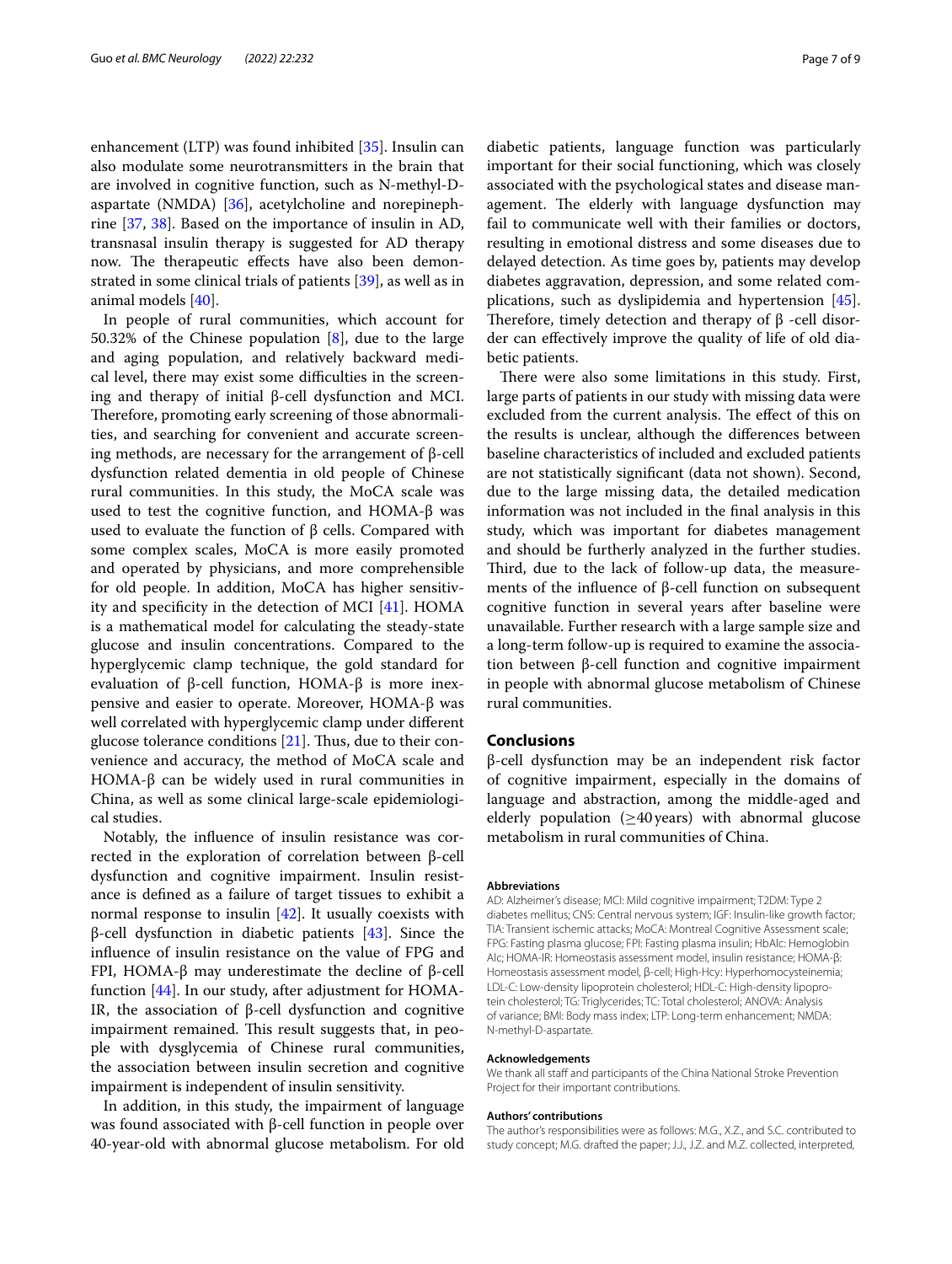and analyzed data; X.Z., S.C. and A.W. conducted the research; X.Z. and S.C. handled funding and supervision; and all authors agreed to be accountable for ensuring the integrity and accuracy of the work, and read and approved the fnal manuscript.

#### **Funding**

This work was supported by the Ministry of Finance of the People's Republic of China [issued by Finance and Social Security [2015] Document No. 82 and [2016] Document No. 50, Ministry of Finance], CAMS Innovation Fund for Medical Sciences (2019-I2M-5-029), Beijing Municipal Committee of Science and Technology (Z201100005620010), and Beijing key clinical specialty.

# **Availability of data and materials**

The datasets used and analyzed during the current study are available from the corresponding author on reasonable request.

# **Declarations**

#### **Ethics approval and consent to participate**

This study was performed according to the Helsinki Declaration and was approved by the Ethics Committees of Beijing Xuanwu (2015–024) and Beijing Tiantan hospital (KY 2019–019-02). Written informed consent was obtained from each participant or his/her legal representatives.

#### **Consent for publication**

Not applicable.

### **Competing interests**

The authors declare that they have no competing interests.

#### **Author details**

<sup>1</sup> Department of Neurology, Beijing Tiantan Hospital, Capital Medical University, Beijing, China. <sup>2</sup> Department of Neurology, Beijing Sanbo Brain Hospital, Capital Medical University, Beijing, China. <sup>3</sup>China National Clinical Research Center for Neurological Diseases, Beijing Tiantan Hospital, Capital Medical University, Beijing, China. <sup>4</sup> Department of Neurology of Shenzhen Second People's Hospital, First Afliated Hospital of Shenzhen University Health Science Center, Shenzhen, Guangdong, China. <sup>5</sup>Research Unit of Artificial Intelligence in Cerebrovascular Disease, Chinese Academy of Medical Sciences, Beijing, China.

# Received: 17 April 2022 Accepted: 16 June 2022 Published online: 23 June 2022

#### **References**

- <span id="page-7-0"></span>1. Joe E, Ringman JM. Cognitive symptoms of Alzheimer's disease: clinical management and prevention. BMJ. 2019;367:l6217.
- <span id="page-7-1"></span>2. Trevisan K, Cristina-Pereira R, Silva-Amaral D, Aversi-Ferreira TA. Theories of aging and the prevalence of Alzheimer's disease. Biomed Res Int. 2019;2019:9171424.
- <span id="page-7-2"></span>3. Jia J, Wei C, Chen S, Li F, Tang Y, Qin W, et al. The cost of Alzheimer's disease in China and re-estimation of costs worldwide. Alzheimers Dement. 2018;14(4):483–91.
- <span id="page-7-3"></span>4. Lin SY, Lin PC, Lin YC, Lee YJ, Wang CY, Peng SW, et al. The clinical course of early and late mild cognitive impairment. Front Neurol. 2022;13:685636.
- <span id="page-7-4"></span>5. Lotan R, Ganmore I, Livny A, Itzhaki N, Waserman M, Shelly S, et al. Efect of advanced glycation end products on cognition in older adults with type 2 diabetes: results from a pilot clinical trial. JAD. 2021;82(4):1785–95.
- Zhang Z, Zhang B, Wang X, Zhang X, Yang QX, Qing Z, et al. Olfactory dysfunction mediates adiposity in cognitive impairment of type 2 diabetes: insights from clinical and functional neuroimaging studies. Diabetes Care. 2019;42(7):1274–83.
- <span id="page-7-5"></span>7. Guzmán-Ramos K, Osorio-Gómez D, Bermúdez-Rattoni F. Cognitive impairment in alzheimer's and metabolic diseases: a catecholaminergic hypothesis. Neuroscience. 2022;S0306–4522(22):00271–8.
- <span id="page-7-6"></span>Guo M, Kang K, Wang A, Jia J, Zhang J, Wang Y, et al. Association of diabetes status with cognitive impairment in two Chinese rural communities. J Neurol Sci. 2020;415:116894.
- <span id="page-7-7"></span>9. Li Y, Teng D, Shi X, Qin G, Qin Y, Quan H, et al. Prevalence of diabetes recorded in mainland China using 2018 diagnostic criteria from the American Diabetes Association: national cross sectional study. BMJ. 2020;369:m997.
- <span id="page-7-8"></span>10. Hudish LI, Reusch JE, Sussel L. н= cell dysfunction during progression of metabolic syndrome to type 2 diabetes. J Clin Invest. 2019;129(10):4001–8.
- <span id="page-7-9"></span>11. Blázquez E, Hurtado-Carneiro V, LeBaut-Ayuso Y, Velázquez E, García-García L, Gómez-Oliver F, et al. Signifcance of brain glucose Hypometabolism, altered insulin signal transduction, and insulin resistance in several neurological diseases. Front Endocrinol. 2022;13:873301.
- <span id="page-7-10"></span>12. Pignatelli J, de Sevilla MEF, Sperber J, Horrillo D, Medina-Gomez G, Aleman IT. Insulin-like growth factor I couples metabolism with circadian activity through hypothalamic orexin neurons. Int J Mol Sci. 2022;23(9):4679.
- <span id="page-7-11"></span>13. Kellar D, Craft S. Brain insulin resistance in Alzheimer's disease and related disorders: mechanisms and therapeutic approaches. Lancet Neurol. 2020;19(9):758–66.
- <span id="page-7-12"></span>14. Tumminia A, Vinciguerra F, Parisi M, Frittitta L. Type 2 diabetes mellitus and Alzheimer's disease: role of insulin Signalling and therapeutic implications. Int J Mol Sci. 2018;19(11):3306.
- <span id="page-7-13"></span>15. Hoyer S. Glucose metabolism and insulin receptor signal transduction in Alzheimer disease. Eur J Pharmacol. 2004;490(1–3):115–25.
- <span id="page-7-14"></span>16. Kandimalla R, Thirumala V, Reddy PH. Is Alzheimer's disease a type 3 diabetes? A critical appraisal. Biochim Biophys Acta Mol basis Dis. 2017;1863(5):1078–89.
- <span id="page-7-15"></span>17. Longde W, Ling Y, Yang H, Yi Z, Yongjun W, Xunming J, et al. Fixed-dose combination treatment after stroke for secondary prevention in China: a national community-based study. Stroke. 2015;46(5):1295–300.
- <span id="page-7-16"></span>18. Pinto TCC, Machado L, Bulgacov TM, Rodrigues-Júnior AL, Costa MLG, Ximenes RCC, et al. Is the Montreal cognitive assessment (MoCA) screening superior to the Mini-mental state examination (MMSE) in the detection of mild cognitive impairment (MCI) and Alzheimer's disease (AD) in the elderly? Int Psychogeriatr. 2019;31(4):491–504.
- <span id="page-7-17"></span>19. 2. Classifcation and Diagnosis of Diabetes. Standards of medical Care in Diabetes-2019. Diabetes Care. 2019;42(Suppl 1):S13–s28.
- <span id="page-7-18"></span>20. Priya MM, Amutha A, Pramodkumar TA, Ranjani H, Jebarani S, Gokulakrishnan K, et al.  $H$  -cell function and insulin sensitivity in Normal glucose-tolerant subjects stratifed by 1-hour plasma glucose values. Diabetes Technol Ther. 2016;18(1):29–33.
- <span id="page-7-19"></span>21. Matthews DR, Hosker JP, Rudenski AS, Naylor BA, Treacher DF, Turner RC. Homeostasis model assessment: insulin resistance and beta-cell function from fasting plasma glucose and insulin concentrations in man. Diabetologia. 1985;28(7):412–9.
- <span id="page-7-20"></span>22. Hashimoto M, Tashiro H, Kobayashi T, Kuroda S, Hamaoka M, Ohdan H. Infuence of higher BMI for hepatitis B- and C-related hepatocellular carcinomas. Langenbecks Arch Surg. 2017;402(5):745–55.
- <span id="page-7-21"></span>23. Wang J, Liu Y, Zhang L, Li N, Wang C, Gao X, et al. Associations of high sensitivity C-reactive protein levels with the prevalence of asymptomatic intracranial arterial stenosis. Eur J Neurol. 2014;21(3):512–8.
- <span id="page-7-22"></span>24. Warren JD, Bamiou DE. Prevention of dementia by targeting risk factors. Lancet. 2018;391(10130):1575.
- <span id="page-7-23"></span>25. Kuźma E, Hannon E, Zhou A, Lourida I, Bethel A, Levine DA, et al. Which risk factors causally infuence dementia? A systematic review of Mendelian randomization studies. JAD. 2018;64(1):181–93.
- <span id="page-7-24"></span>26. Burillo J, Marqués P, Jiménez B, González-Blanco C, Benito M, Guillén C. Insulin resistance and diabetes mellitus in Alzheimer's disease. Cells. 2021;10(5):1236.
- <span id="page-7-25"></span>27. Thankappan S, Sen S, Subramanian S, Sinha P, Purushottam M, Bharath S. Insulin resistance in patients with Alzheimer's dementia: a controlled study from India. Asian J Psychiatr. 2018;38:33–4.
- <span id="page-7-26"></span>28. Hoyer S, Nitsch R. Cerebral excess release of neurotransmitter amino acids subsequent to reduced cerebral glucose metabolism in early-onset dementia of Alzheimer type. J Neural Transm. 1989;75(3):227–32.
- <span id="page-7-27"></span>29. Bingham EM, Hopkins D, Smith D, Pernet A, Hallett W, Reed L, et al. The role of insulin in human brain glucose metabolism: an 18fuorodeoxyglucose positron emission tomography study. Diabetes. 2002;51(12):3384–90.
- <span id="page-7-28"></span>30. Anfossi G, Russo I, Doronzo G, Trovati M. Contribution of insulin resistance to vascular dysfunction. Arch Physiol Biochem. 2009;115(4):199–217.